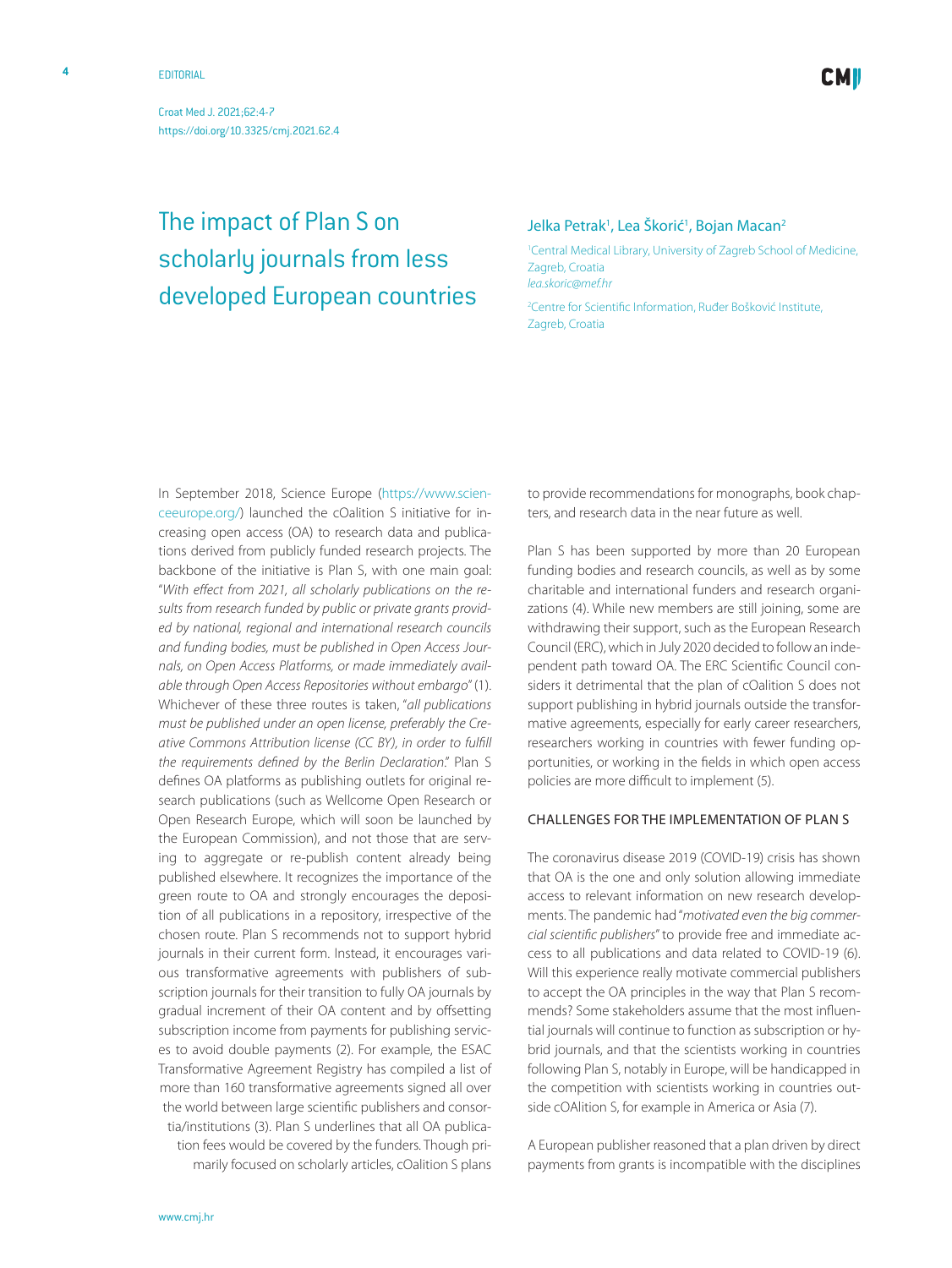and sub-fields where there is no direct grant funding, eg, humanities and social sciences (HSS). Many of these disciplines have a more national focus and receive scarcer grant funding (8). An analysis of the Directory of Open Access Journals (DOAJ) revealed that a majority of included journals did not charge article processing, and that most of them were HSS journals from small publishers. The same is true for publishers with one or two journals in the fields of science, technology, engineering, and medicine (STEM). Most of them do not charge article processing. However, larger STEM publishers are financing their activities mostly through article processing charges (APC) (9).

At the same time, an analysis by the Institute of Scientific Information showed that in 2017 the research supported by Plan S initial funding bodies yielded only 6.4% of papers indexed in the Web of Science databases (10). These papers, however, are well cited and published in high-impact journals often held by major publishing houses with high APCs.

Since researchers from different countries have radically different access to funds to pay APCs, some rely heavily on subscription journals, where they do not have to pay any charges to publish their work.

The main challenges set before publishers under Plan S are as follows:

• Establishing fair and reasonable prices for publishing services, including waiver policies as well as implementation of caps if unreasonable price levels are observed (11);

• Improving APC transparency (see, for example, [https://](https://blog.f1000.com/2020/08/19/price-transparency-on-f1000research/)) [blog.f1000.com/2020/08/19/price-transparency-on](https://blog.f1000.com/2020/08/19/price-transparency-on-f1000research/))[f1000research/\)](https://blog.f1000.com/2020/08/19/price-transparency-on-f1000research/))

• Lack of financial support for hybrid journals. This might provoke a strong reaction by "big" publishers;

• Increased technical requirements for all publication venues;

• Obligatory CC licenses.

# THE IMPACT OF PLAN S ON LESS DEVELOPED (EUROPEAN) COUNTRIES

A recent study of national or regional influences on OA publication culture (12) suggests that economically less

developed countries with relatively low research and development budgets directly or indirectly support open access to their research outputs. Joining cOAlition S and compliance with Plan S OA publishing model, however, could pose an insurmountable challenge, considering that national research funders in these countries are already struggling with budgets they have. Academic journals in these countries are not-for-profit by default, as they are being published by learned societies, universities, or research institutes. These publishers usually release just one or a couple of journal titles covering the fields and promoting the mission of their parent institutions. Publishing in OA is their way to ensure wider visibility and/or impact in the global research community.

However, the publishing model proposed by Plan S mainly aims at paywall journals and different models of transformative agreements. It does not include non-APC funding models, and their survival will probably continue to depend on the local situation. DOAJ includes, for example, 351 Romanian, 126 Croatian, and 70 Bulgarian journals. Their "diamond" OA publishing model (free access for readers and article processing for authors) is supported entirely by public funds and revenues (13-15). One may wonder how many of these titles actually publish original research and whether the research output of these countries really requires that many titles. The competition for public funding in these countries has intensified over the last two decades, as allocated revenue cannot keep up with the demand to cover even the basic expenses of all journals, which leaves them at the mercy of current government policies and strategies of scientific development and alternative avenues of income, which are scarce.

The prospective of losing financial support from governments/institutions may soon drive diamond OA journals, especially those in the STEM area, to embrace the APC model to survive. Many local STEM journals whose mission is not primarily to publish new research even face extinction. Humanities and partly social sciences journals are in a somewhat better position, as they are more likely to receive national support and keep the diamond OA model because of their national/local outreach.

The subscription-based non-OA publishing model is not an option for these small journals/publishers, as their subscriber base is too small to ensure self-sustainability. This is one of the reasons why a number of small not-for-profit publishers have already accepted offers from large publishers to become part of their journal portfolio (16).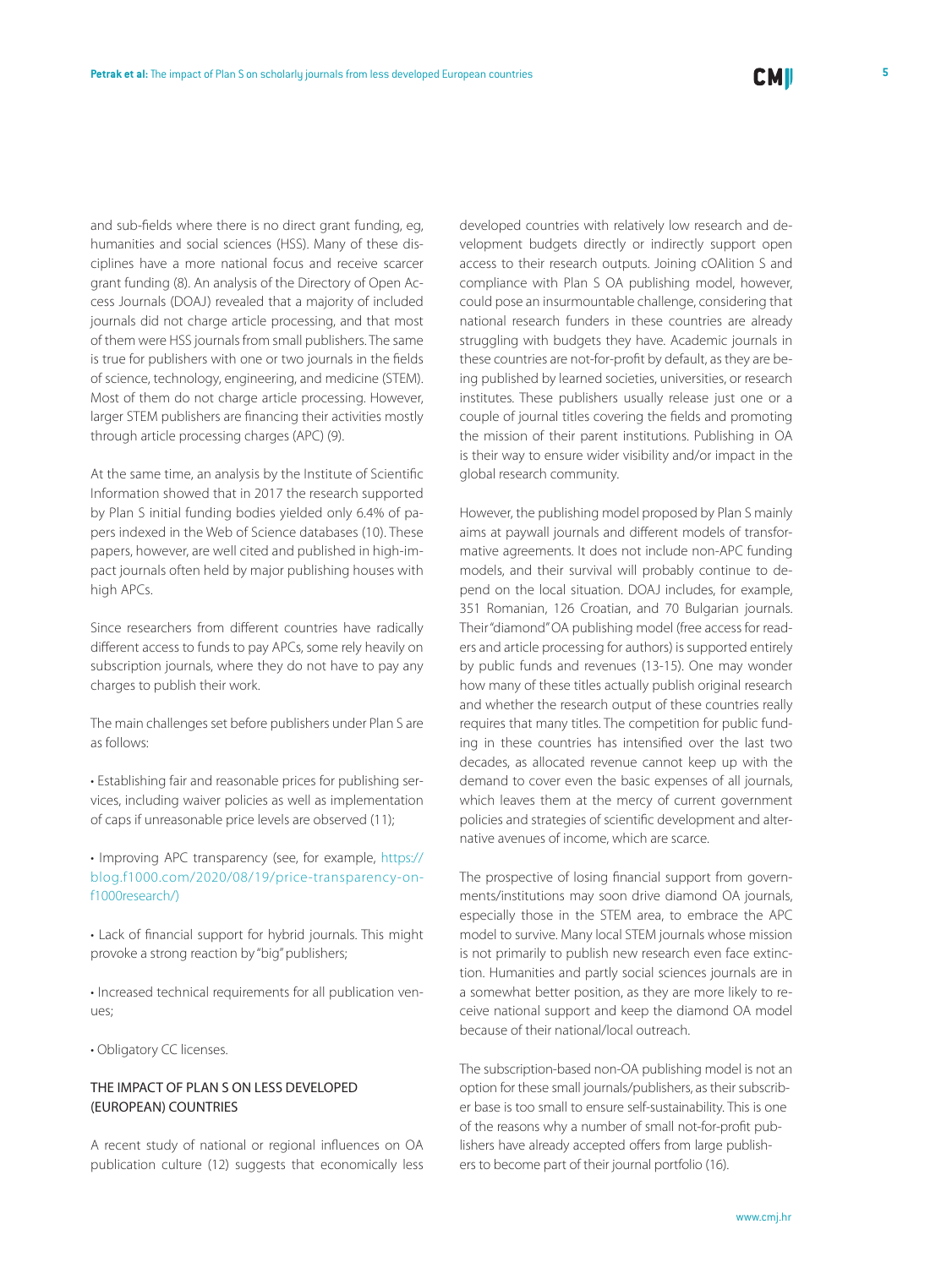To sum up, even the basic Plan S requirements for OA journals, publishing platforms, and OA repositories may be out of reach for many small publishers and/or institutions that maintain their digital repositories. Publishers from countries with centrally financed and developed national OA platforms, such as Croatia (17), are in a slightly better position.

### WHAT ABOUT MEDICINE?

The key point of publishing medical research – to immediately share results without delay or restrictions for the sake of public interest – coincides with the main principles of OA. Public health and clinical medicine are among the fields with the fastest growth of OA publications (18). A common global OA infrastructure for biomedicine was established more than 20 years ago by the US National Library of Medicine. Medline has been freely available at the PubMed platform since 1997, and PubMed Central (PMC), a free full-text repository of biomedical journal literature, has been serving the biomedical community since the 2000s. Publishers' participation in PMC is voluntary, but journals have to fulfill certain scientific and technical standards ([https://](https://www.ncbi.nlm.nih.gov/pmc/about/guidelines/#techqual) [www.ncbi.nlm.nih.gov/pmc/about/guidelines/#techqua](https://www.ncbi.nlm.nih.gov/pmc/about/guidelines/#techqual)l). As the number of publications grew during the COVID-19 pandemic at an unprecedented rate, and the immediate free access to relevant scientific information became of utmost importance, preprint servers and free access to research data also became increasingly important (19). But, there are many concerns regarding unsupervised re-use of data or publication of results without editorial review in the absence of quality control on study design and statistics (20). Keeping editorial processes and decisions in medical journals completely independent of authors' and funders' interests is now more important than ever (21).

According to the results of a recent study on Croatian OA publications (22), 53.5% of all OA papers by Croatian authors have been published in local, Croatian journals. However, the bulk of these are humanities and social sciences papers. At the same time, only 8.5% of all natural sciences papers and 15.6% of all medical and health sciences papers by Croatian authors were published in Croatian journals. These numbers show that STEM authors are mainly oriented to international journals and international cooperation.

Many local medical journals aim predominantly at local health problems and local pathology. Their role in physicians' and other health professionals' continuing education is also important, as well as their efforts in developing and maintaining the standards of local

biomedical nomenclature. Their number will probably decrease, but in the near future they will maintain their position. Their funding could come from local resources, not necessarily from the government.

Medical journals with international aspirations could find themselves in a more difficult situation. If Plan S should favor the intrinsic quality of an OA publication over its bibliometric accomplishments or publisher reputation, the place of publication would, in theory, be less important. In practice, however, it seems improbable that peripheral journals would be receiving an increasing flow of quality submissions. Even if these journals meet technical requirements (metadata, DOIs, long-term preservation, etc), the "brand-name" core journals will always be preferred. So, the question is whether these peripheral STEM journals will become an outlet for papers rejected by the core journals and whether they will attract authors with scarce grant money.

#### Conclusion

Many European research funders have been endorsing cO-Alition S from the very beginning and supporting Plan S as one of the paths to science without publication paywalls. Its aims, principles, and scope are a step forward to open science. Despite this boost, it remains to be seen whether Plan S will have unexpected long-term effects on journals from small or peripheral scientific communities. Many researchers in these communities mainly publish in their domestic journals. Despite limited international reception, these journals can play an important role by increasing access to locally relevant information and helping domestic researchers to improve their publication performance. If the diamond OA publishing model of these journals loses stable national financial support, it would be an additional blow to small scientific communities.

#### References

- 1 cOALition S. About. What is cOALition S? Available from: [https://](https://www.coalition-s.org/about/) [www.coalition-s.org/about/.](https://www.coalition-s.org/about/) Accessed: November 21, 2020.
- 2 cOALition S. Plan S principles and implementation. Available from: [https://www.coalition-s.org/addendum-to-the-coalition](https://www.coalition-s.org/addendum-to-the-coalition-s-guidance-on-the-implementation-of-plan-s/principles-and-implementation/)[s-guidance-on-the-implementation-of-plan-s/principles-and](https://www.coalition-s.org/addendum-to-the-coalition-s-guidance-on-the-implementation-of-plan-s/principles-and-implementation/)[implementation/.](https://www.coalition-s.org/addendum-to-the-coalition-s-guidance-on-the-implementation-of-plan-s/principles-and-implementation/) Accessed: November 10, 2020.
- 3 Transformative Agreement Registry ESAC. Available from: [https://](https://esac-initiative.org/about/transformative-agreements/agreement-registry/) [esac-initiative.org/about/transformative-agreements/agreement](https://esac-initiative.org/about/transformative-agreements/agreement-registry/)[registry/.](https://esac-initiative.org/about/transformative-agreements/agreement-registry/) Accessed: November 10, 2020.
- 4 cOALition S. Organizations endorsing Plan S and working jointly on its implementation. Available from: [https://www.coalition-s.](https://www.coalition-s.org/organisations/)